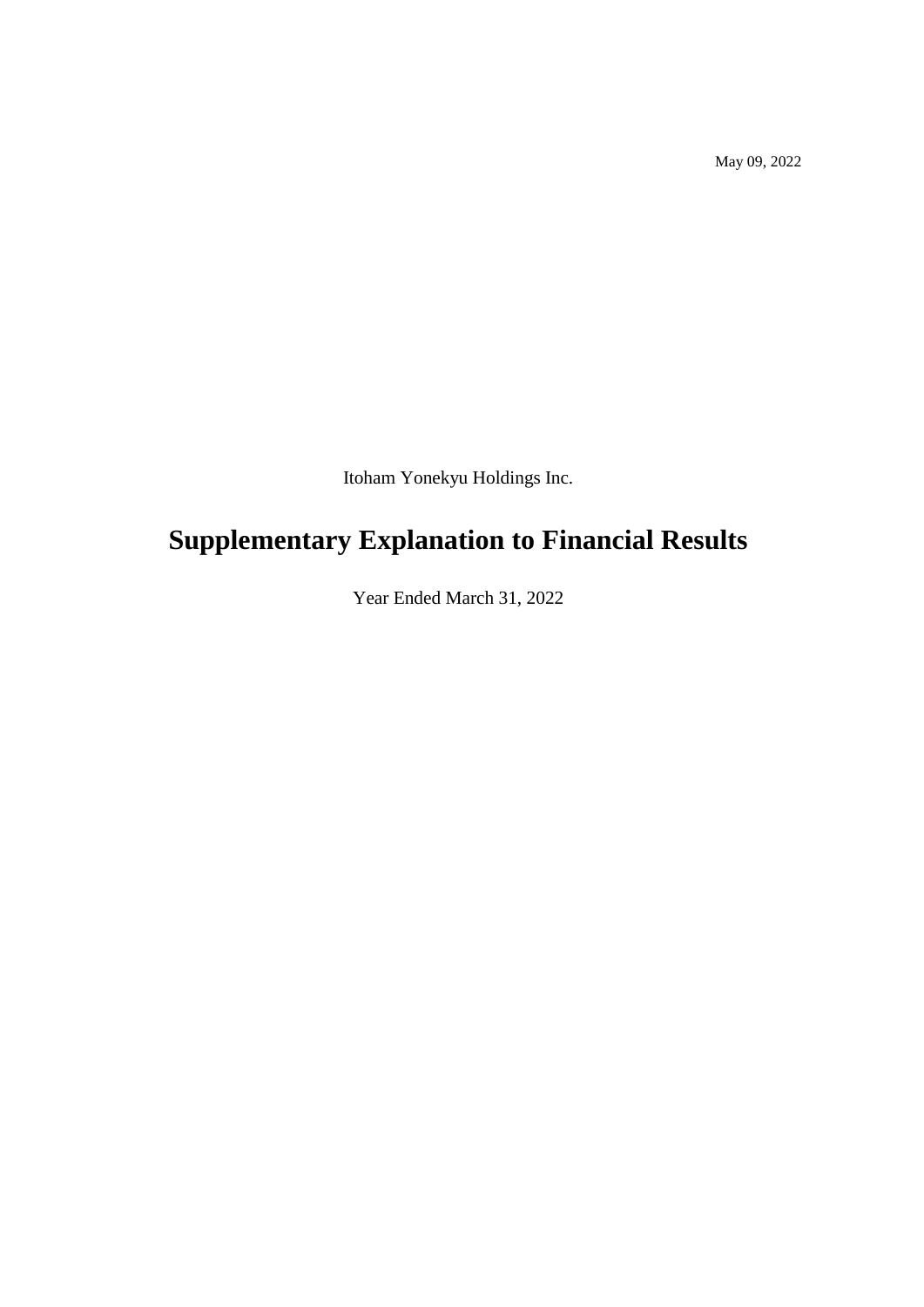## 1) Summary of Financial Results

| Reference applying revenue recognition<br>(Our estimated value) |             |            |             |            |          |        |          | *Previous year<br>published figures |
|-----------------------------------------------------------------|-------------|------------|-------------|------------|----------|--------|----------|-------------------------------------|
|                                                                 | Actual 2021 | % of Sales | Actual 2020 | % of Sales | Change   |        |          | Actual 2021 % of Sales              |
| <b>Sales</b>                                                    | 854,374     |            | 811,540     |            | 42,834   | 5.3    | 842,675  |                                     |
| <b>Gross Profit</b>                                             | 131,904     | 15.4       | 130,476     | 16.1       | 1,427    | 1.1    | 139,979  | 16.6                                |
| S, G & A Expenses                                               | 107,292     | 12.6       | 106,458     | 13.1       | 834      | 0.8    | 115,961  | 13.8                                |
| Operating Income                                                | 24,611      | 2.9        | 24,018      | 3.0        | 593      | 2.5    | 24,018   | 2.9                                 |
| Non-operating Income                                            | 4,023       |            | 2,841       |            | 1,181    |        | 2,841    |                                     |
| Non-operating Expenses                                          | $-644$      |            | $-900$      |            | 255      |        | $-900$   |                                     |
| Non-controlling Gain/Loss                                       | 605         |            | 1,040       |            | $-434$   |        | 1,040    |                                     |
| Net Non-operating Gain/Loss                                     | 3,984       |            | 2,982       |            | 1,002    |        | 2,982    |                                     |
| Ordinary Income                                                 | 28,596      | 3.3        | 27,000      | 3.3        | 1,595    | 5.9    | 27,000   | 3.2                                 |
| Extra-ordinary Gain                                             | 1,128       |            | 3,490       |            | $-2,361$ |        | 3,490    |                                     |
| Extra-ordinary Loss                                             | $-1,510$    |            | $-1,377$    |            | $-133$   |        | $-1,377$ |                                     |
| Net Extra-ordinary Gain/Loss                                    | $-382$      |            | 2,113       |            | $-2,495$ |        | 2,113    |                                     |
| <b>Income Before Taxes</b>                                      | 28,213      | 3.3        | 29,113      | 3.6        | $-899$   | $-3.1$ | 29,113   | 3.5                                 |
| Net Income                                                      | 19,118      | 2.2        | 20,204      | 2.5        | $-1,085$ | $-5.4$ | 20,204   | 2.4                                 |

(Million Yen, %) (Million Yen, %)



(Note) From the beginning of the fiscal year, the "Accounting Standard for Revenue Recognition" (Corporate Accounting Standard No. 29)

has been applied to the business forecast for the current fiscal year.

In the fiscal year ending March 2021, the Company's estimated values after the application of the relevant accounting standards are used for comparison with the current fiscal year.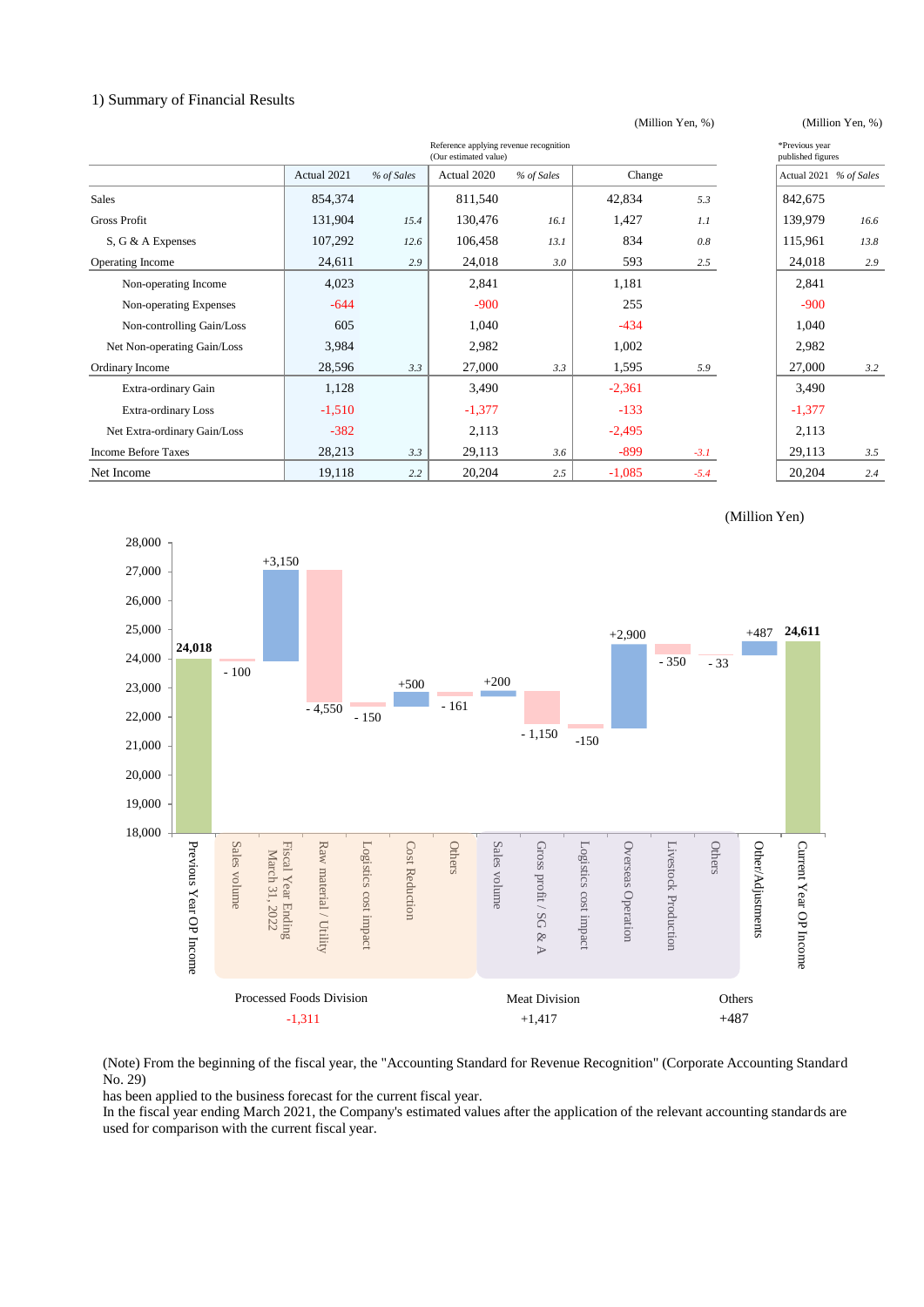## 2) Segment Information

#### (1) Operating Segment Information

#### (Million Yen, %)

| After applying revenue recognition<br>(Our estimated value) |                  |             |             |          |         |             |  |
|-------------------------------------------------------------|------------------|-------------|-------------|----------|---------|-------------|--|
|                                                             |                  | Actual 2021 | Actual 2020 | Change   |         | Actual 2020 |  |
| Processed Foods Division                                    | Sales            | 302,309     | 299,364     | 2,945    | 1.0     | 307,041     |  |
|                                                             | <b>OP</b> Margin | 11,086      | 12,397      | $-1,311$ | $-10.6$ | 12,397      |  |
|                                                             | % of Sales       | 3.7         | 4.1         | $-0.4$   |         | 4.0         |  |
| <b>Meat Division</b>                                        | Sales            | 547,843     | 508,123     | 39,719   | 7.8     | 531,581     |  |
|                                                             | <b>OP</b> Margin | 14,860      | 13,443      | 1,417    | 10.5    | 13,443      |  |
|                                                             | % of Sales       | 2.7         | 2.6         | 0.1      |         | 2.5         |  |
| Others/Adjustments                                          | <b>Sales</b>     | 4,221       | 4,052       | 169      |         | 4,052       |  |
|                                                             | <b>OP</b> Margin | $-1,335$    | $-1,822$    | 487      |         | $-1,822$    |  |
| Consolidated                                                | <b>Sales</b>     | 854,374     | 811,540     | 42,834   | 5.3     | 842,675     |  |
|                                                             | <b>OP</b> Margin | 24,611      | 24,018      | 593      | 2.5     | 24,018      |  |
|                                                             | % of Sales       | 2.9         | 3.0         | $-0.1$   |         | 2.9         |  |

## Operating Income Factors

| Processed Foods Division          | (Million Yen) | <b>Meat Division</b>        | (Million Yen) |
|-----------------------------------|---------------|-----------------------------|---------------|
|                                   | Change        |                             | Change        |
| Sales volume                      | $-100$        | Sales volume                | 200           |
| Fiscal Year Ending March 31, 2022 | 3,150         | Gross profit / $SG & A$     | $-1,150$      |
| Raw material / Utility            | $-4,550$      | Logistics cost impact       | $-150$        |
| Logistics cost impact             | $-150$        | <b>Overseas Operation</b>   | 2,900         |
| <b>Cost Reduction</b>             | 500           | <b>Livestock Production</b> | $-350$        |
| Others                            | $-161$        | Others                      | $-33$         |
| Total                             | $-1,311$      | Total                       | 1,417         |

| fillion Yen) | <b>Meat Division</b>        | (Million Yen) |
|--------------|-----------------------------|---------------|
| Change       |                             | Change        |
| $-100$       | Sales volume                | 200           |
| 3,150        | Gross profit / $SG & A$     | $-1,150$      |
| $-4,550$     | Logistics cost impact       | $-150$        |
| $-150$       | Overseas Operation          | 2,900         |
| 500          | <b>Livestock Production</b> | $-350$        |
| $-161$       | Others                      | $-33$         |
| -1,311       | Total                       | 1,417         |

#### (2) Sales by Market

Í. l.

|                      |             | After applying revenue recognition<br>(Our estimated value) |        |
|----------------------|-------------|-------------------------------------------------------------|--------|
|                      | Actual 2021 | Actual 2020                                                 | Change |
| Japan                | 745,897     | 725,183                                                     | 20,714 |
| Asia                 | 39,282      | 28,065                                                      | 11,216 |
| North America        | 29,021      | 22,753                                                      | 6,268  |
| Oceania              | 25,903      | 22,074                                                      | 3,829  |
| Europe               | 12,025      | 10,797                                                      | 1,228  |
| Others               | 2,243       | 2,666                                                       | $-422$ |
| Overseas Sales Total | 108,476     | 86,356                                                      | 22,120 |
| All Total            | 854,374     | 811,540                                                     | 42,834 |
| Overseas Sales (%)   | 12.7        | 10.6                                                        | 2.1    |

(Note) From the beginning of the fiscal year, the "Accounting Standard for Revenue Recognition" (Corporate Accounting Standard No. 29) has been applied to the business forecast for the current fiscal year. In the fiscal year ending March 2021, the Company's estimated values after the application of the relevant accounting standards are used for comparison with the current fiscal year.

#### (Million Yen) (Million Yen)

| "Previous vear    |
|-------------------|
| published figures |
| Actual 2020       |
| 756.318           |
| 28,065            |
| 22.753            |
| 22.074            |
| 10,797            |
| 2.666             |
| 86,356            |
| 842.675           |
| $\overline{10}$   |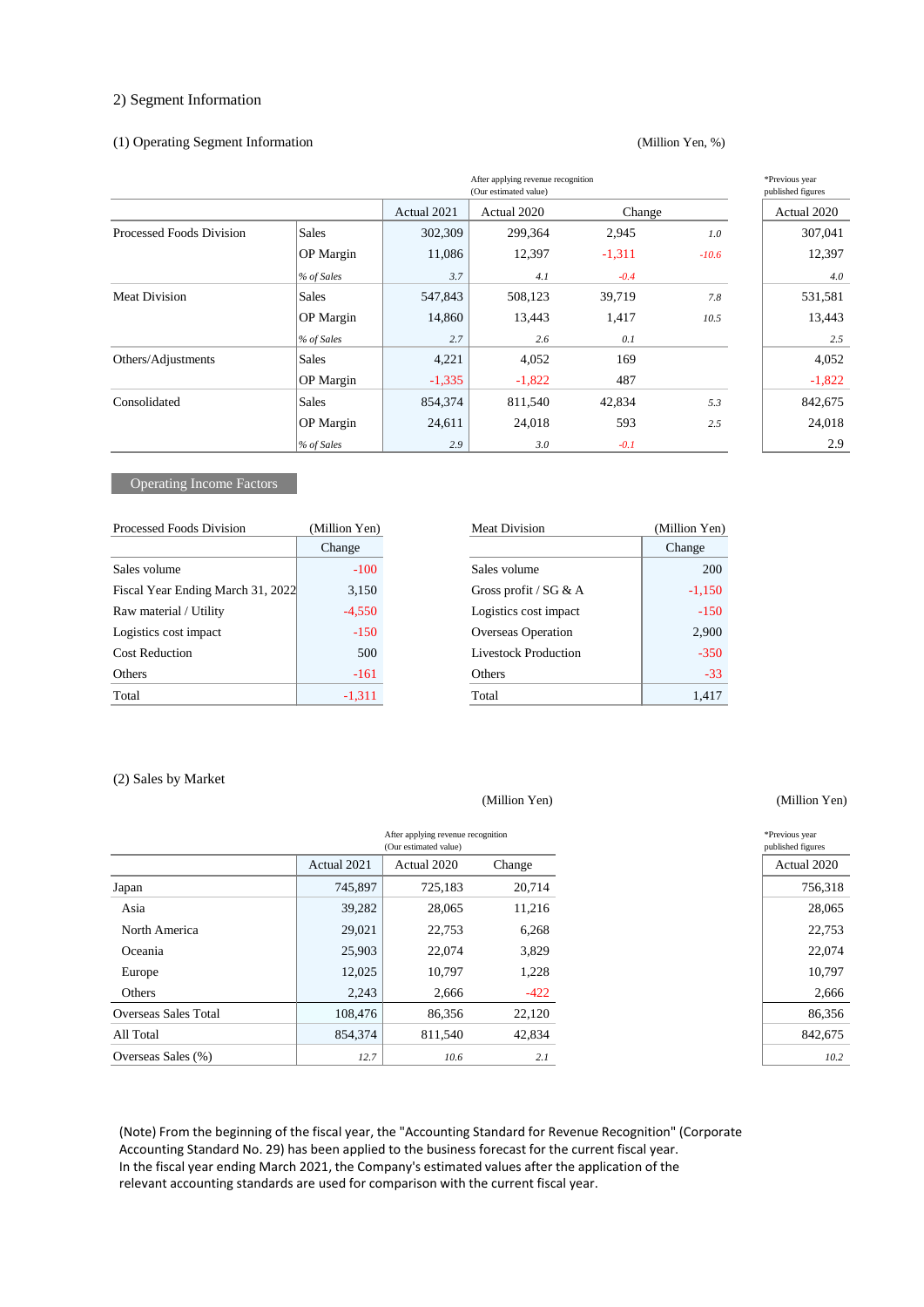## 3) Financial Data

| <b>Sales</b> |             |                                                             |                  |
|--------------|-------------|-------------------------------------------------------------|------------------|
|              |             | After applying revenue recognition<br>(Our estimated value) | (Million Yen, %) |
|              | Actual 2021 | Actual 2020                                                 | Change           |

| After applying revenue recognition<br>(Million Yen, %)<br>(Our estimated value) |             |             |        |      |                                                                         |             |
|---------------------------------------------------------------------------------|-------------|-------------|--------|------|-------------------------------------------------------------------------|-------------|
|                                                                                 | Actual 2021 | Actual 2020 | Change |      | Impact of fluctuations in<br>foreign exchange rates<br>related to ANZCO | Actual 2020 |
| Ham/Sausage                                                                     | 173,877     | 172,649     | 1,227  | 0.7  | 303                                                                     | 177,618     |
| Processed Foods                                                                 | 149.525     | 145.298     | 4.227  | 2.9  | 977                                                                     | 148,006     |
| Meat                                                                            | 509,991     | 477,277     | 32,713 | 6.9  | 10,681                                                                  | 500,735     |
| Others                                                                          | 20,980      | 16,314      | 4,666  | 28.6 | 1,506                                                                   | 16,314      |
| Total                                                                           | 854,374     | 811,540     | 42,834 | 5.3  | 13,469                                                                  | 842,675     |

# **SG & A Expenses**

|                    |             | After applying revenue recognition<br>(Million Yen, %)<br>(Our estimated value) |        |         | *Previous year<br>published figures |
|--------------------|-------------|---------------------------------------------------------------------------------|--------|---------|-------------------------------------|
|                    | Actual 2021 | Actual 2020                                                                     | Change |         | Actual 2020                         |
| Labor Expenses     | 35,366      | 35,839                                                                          | $-473$ | $-1.3$  | 35,839                              |
| Logistics Expenses | 44,623      | 43,845                                                                          | 779    | 1.8     | 44,436                              |
| Advertisement      | 4,483       | 4,385                                                                           | 98     | 2.2     | 6,891                               |
| Packing            | 3,814       | 3,834                                                                           | $-19$  | $-0.5$  | 3,834                               |
| Depreciation       | 1,748       | 1,994                                                                           | $-245$ | $-12.3$ | 1,994                               |
| Other Expenses     | 17,256      | 16,559                                                                          | 697    | 4.2     | 22,965                              |
| Total              | 107,292     | 106,458                                                                         | 834    | 0.8     | 115,961                             |

| *Previous year<br>published figures |
|-------------------------------------|
| Actual 2020                         |
| 35,839                              |
| 44.436                              |
| 6.891                               |
| 3.834                               |
| 1.994                               |
| 22,965                              |
| 115,961                             |

## **Fiscal Year Ending March 31, 2022**

|                           |             |             | (Million Yen, %)  |
|---------------------------|-------------|-------------|-------------------|
|                           | Actual 2021 | Actual 2020 | Change            |
| Non-controlling interests | 605         | 1,040       | $-434$<br>$-41.8$ |
| Financing                 | 164         | 24          | 139<br>583.3      |
| subsidy                   | 1,880       | 1,244       | 635<br>51.1       |
| Others                    | 1,334       | 671         | 662<br>98.8       |
| Total                     | 3,984       | 2,982       | 1,002<br>33.6     |

\*Major G/L( Non-controlling interests)

|                     | Actual 2021 | Actual 2020 | Change |
|---------------------|-------------|-------------|--------|
| IPC (USA)           | 1,262       | 1.101       | 160    |
| Kyushu Extract(JPN) | -90         | 8           | -99    |
| ABC (THA)           | $-835$      | $-317$      | $-517$ |

## **Extra-ordinary Gain/Loss**

|                                       |             |             | (Million Yen, %)    |
|---------------------------------------|-------------|-------------|---------------------|
|                                       | Actual 2021 | Actual 2020 | Change              |
| Gain on sales of investment securitie | 53          | $-464$      | 518                 |
| Insurance income                      | 134         | 3,003       | $-2,869$<br>$-95.5$ |
| Others                                | $-570$      | $-425$      | $-144$              |
| Total                                 | $-382$      | 2,113       | $-2.495$            |

(Note) From the beginning of the fiscal year, the "Accounting Standard for Revenue Recognition" (Corporate Accounting Standard No. 29) has been applied to the business forecast for the current fiscal year. In the fiscal year ending March 2021, the Company's estimated values after the application of the relevant accounting standards are used for comparison with the current fiscal year.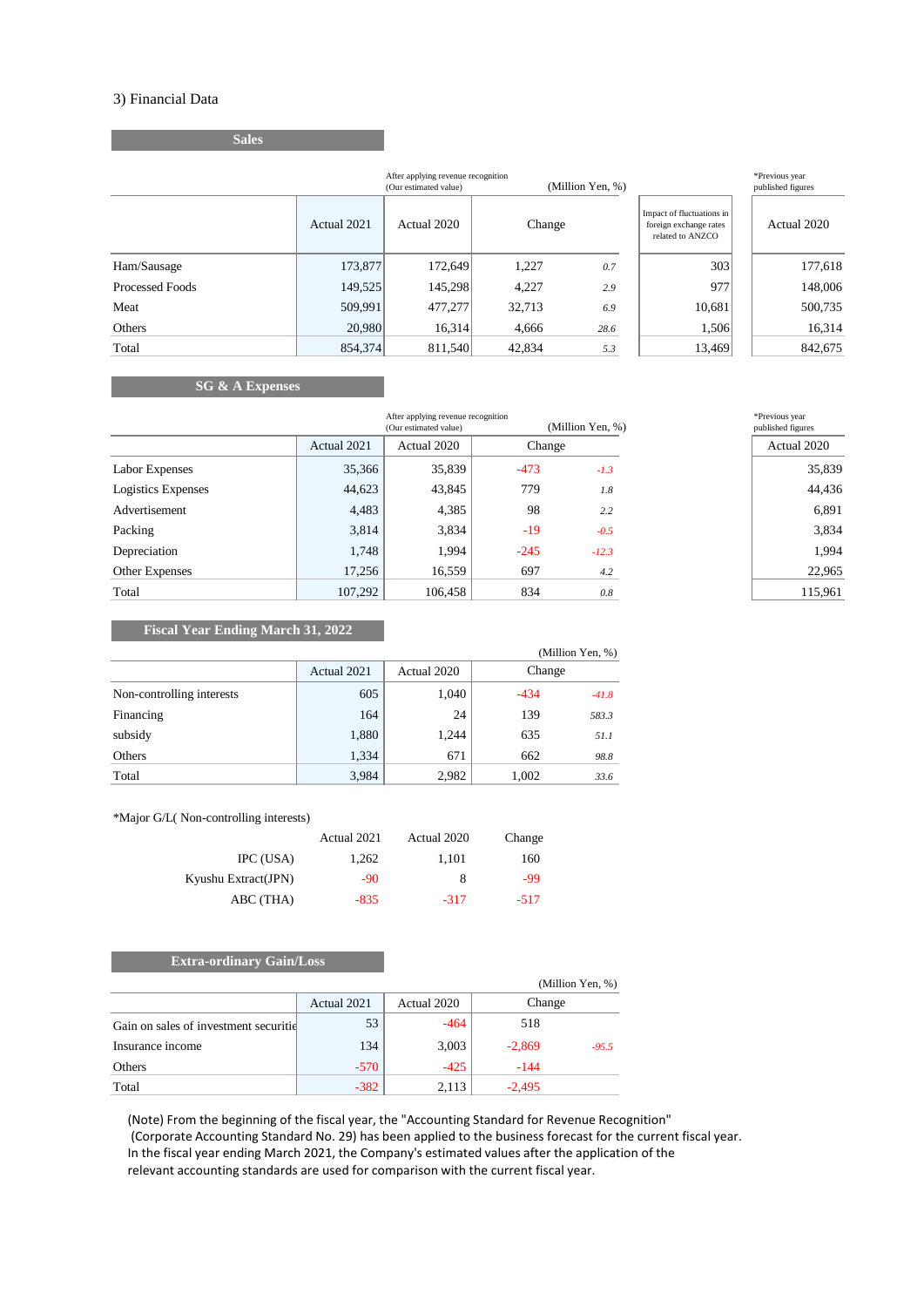## 4) Forecast of Business Results and Dividends

# **Business Results Forecast**

#### (Million Yen) 2022/5/9

| $\frac{1}{1}$      |          |                    |          |                    |          |  |  |
|--------------------|----------|--------------------|----------|--------------------|----------|--|--|
| <b>First Half</b>  |          | Second Half        |          | Year               |          |  |  |
| <b>F</b> cast 2022 | Change   | <b>F</b> cast 2022 | Change   | <b>F</b> cast 2022 | Change   |  |  |
| 422,000            | 4.237    | 443,000            | 6,388    | 865,000            | 10,626   |  |  |
| 11,500             | $-2,980$ | 9,500              | $-631$   | 21,000             | $-3,611$ |  |  |
| 1.500              | $-560$   | 1,500              | $-424$   | 3.000              | -984     |  |  |
| 13,000             | $-3,540$ | 11.000             | $-1,056$ | 24,000             | $-4,596$ |  |  |
| $-120$             | $-468$   | $-1,380$           | $-650$   | $-1,500$           | $-1,119$ |  |  |
| 12,880             | $-4,009$ | 9,620              | $-1,705$ | 22,500             | $-5,714$ |  |  |
| 8,500              | $-3,311$ | 6.500              | $-808$   | 15,000             | $-4,119$ |  |  |
|                    |          |                    |          |                    |          |  |  |

# **Dividends Forecasts**

|               | End of Year | <b>EPS F'cast</b> | Payout Ratio |  |
|---------------|-------------|-------------------|--------------|--|
|               | Yen         | Yen               | $\%$         |  |
| Actual 2021   | 23.00       | 65.34             | 35.2         |  |
| Forecast 2022 | 24.00       | 51.39             | 46.7         |  |

# Fiscal Year Ending March 31, 2023 (Million Yen, %) **COPERIGER SEGILER INFORMATION FOR A SET OPERIMENT SERVICES**

|                          |                  | <b>First Half</b>  |          | Second Half        |        | Year              |          |
|--------------------------|------------------|--------------------|----------|--------------------|--------|-------------------|----------|
|                          |                  | <b>F</b> cast 2022 | Change   | <b>F</b> cast 2022 | Change | <b>Fcast 2022</b> | Change   |
| Processed Foods Division | <b>Sales</b>     | 151,000            | 2,743    | 160,000            | 5,948  | 311,000           | 8,691    |
|                          | OP Margin        | 3,500              | $-3,010$ | 4,000              | $-576$ | 7,500             | $-3,586$ |
|                          | % of Sales       | 2.3                | $-2.1$   | 2.5                | $-0.5$ | 2.4               | $-1.3$   |
| <b>Meat Division</b>     | <b>Sales</b>     | 269,000            | 1,590    | 281,000            | 566    | 550,000           | 2,157    |
|                          | <b>OP</b> Margin | 9,000              | 399      | 6,000              | $-259$ | 15,000            | 140      |
|                          | % of Sales       | 3.3                | 0.1      | 2.1                | $-0.1$ | 2.7               | 0.0      |
| Others/Adjustments       | <b>Sales</b>     | 2,000              | $-95$    | 2,000              | $-126$ | 4,000             | $-221$   |
|                          | $OP$ Margin      | $-1,000$           | $-369$   | $-500$             | 204    | $-1,500$          | $-165$   |
| Consolidated             | <b>Sales</b>     | 422,000            | 4,238    | 443,000            | 6,388  | 865,000           | 10,626   |
|                          | <b>OP</b> Margin | 11,500             | $-2,980$ | 9,500              | $-631$ | 21,000            | $-3,611$ |
|                          | % of Sales       | 2.7                | $-0.7$   | 2.1                | $-0.2$ | 2.4               | $-0.5$   |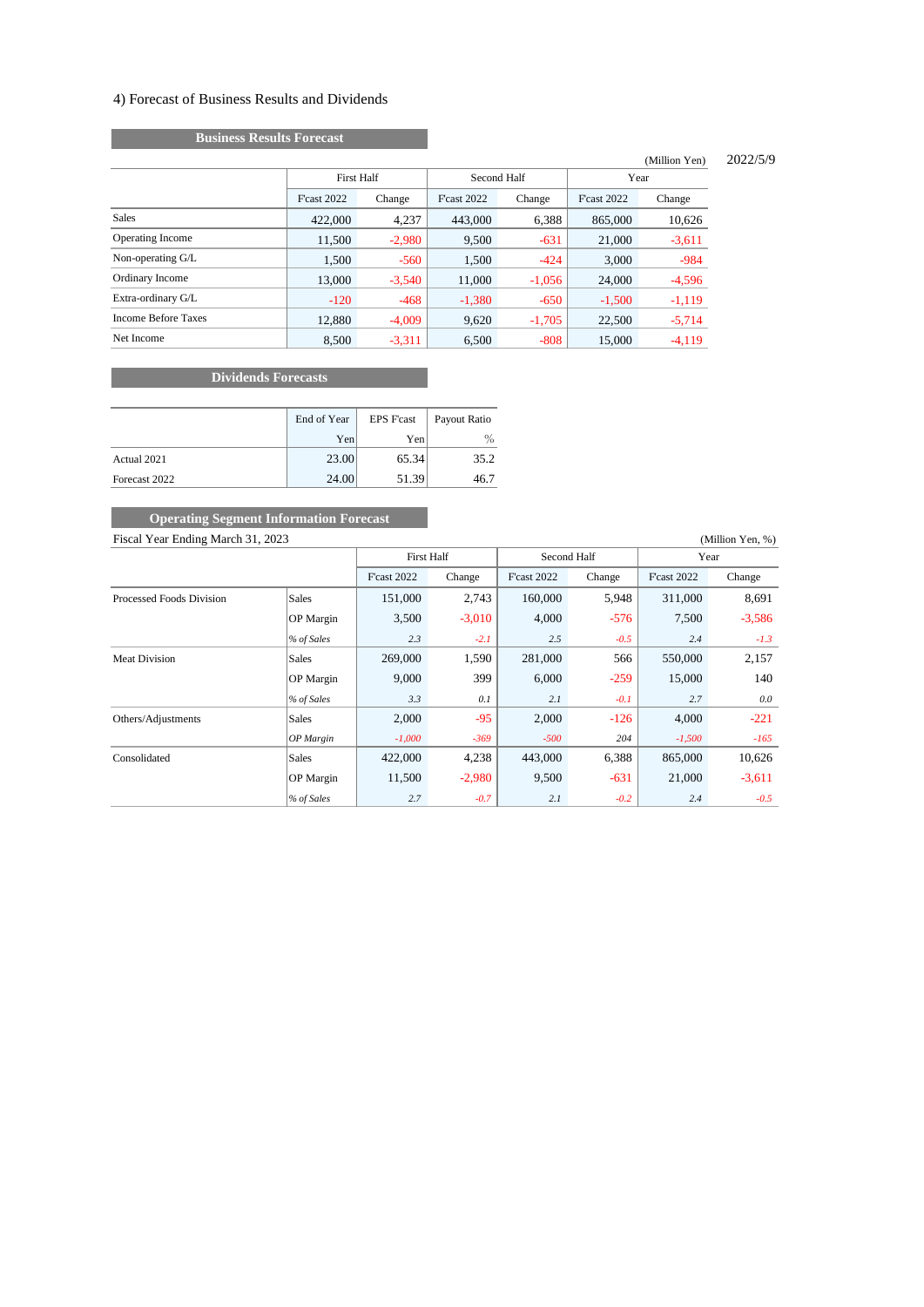



(Million Yen)